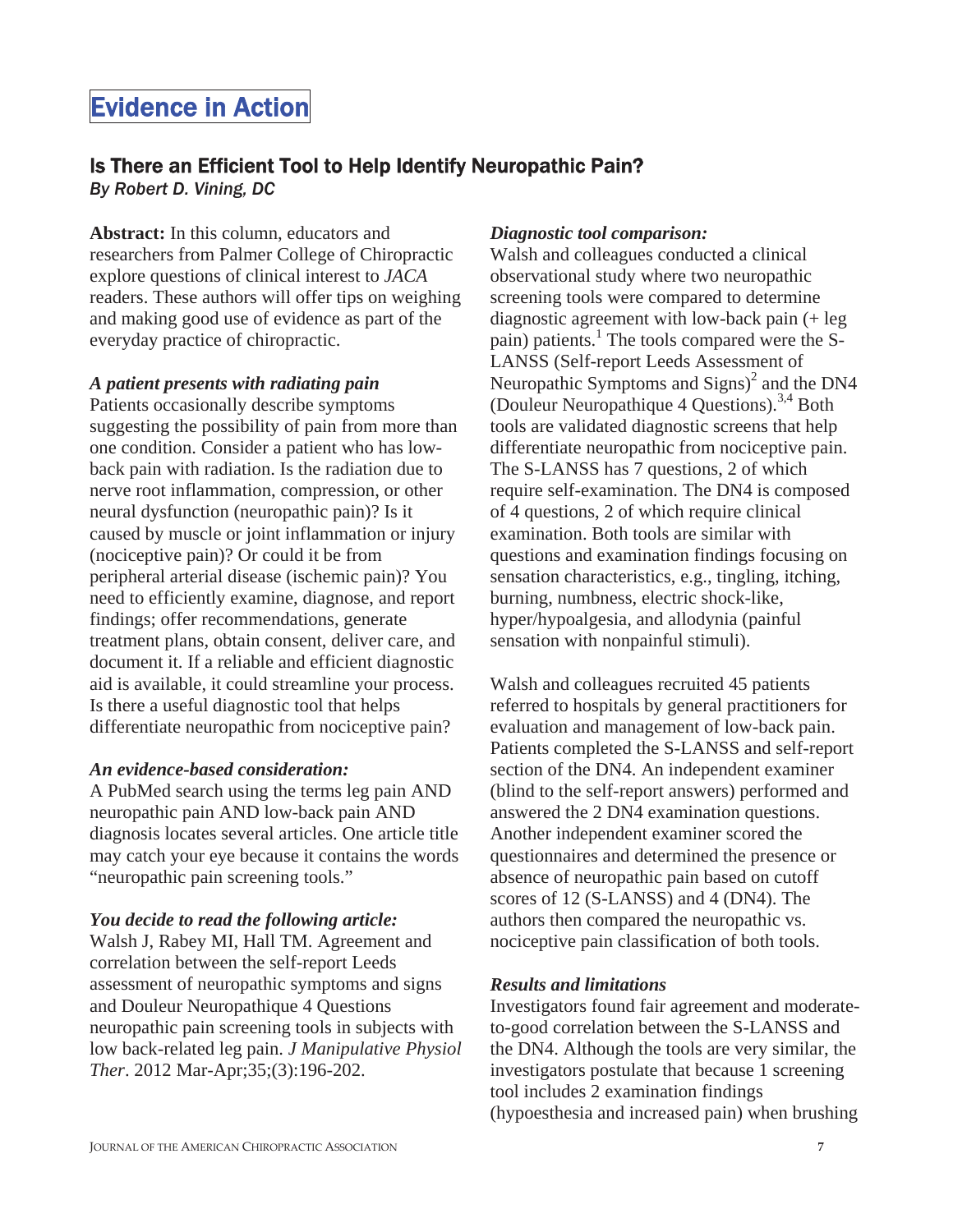the painful area [DN4]) and 1 includes only patient-reported information (S-LANSS), the difference is probably responsible for fair rather than excellent agreement. In addition, validation of these instruments occurred in different patient populations. Therefore, it is not surprising that comparing these two tools results in less than excellent agreement.

Despite less than perfect agreement between the S-LANSS and the DN4, both identify approximately 80 percent of patients with neuropathic pain. Current diagnostic criteria for neuropathic pain are based on sound theoretical principles and physiological evidence (construct validity). However, no objective test is available to confirm a diagnosis. Therefore, the reference standard used to validate these tools is expert clinician diagnosis. Expert diagnosis tends toward error and inconsistent interpretation, leaving it somewhat lacking as a reference standard. Nevertheless, it is the best reference standard currently available.

#### *Is this information useful for me?*

Because the Walsh article compares agreement between 2 diagnostic screening tools, it may not answer your original question: "Is there an efficient tool to help identify neuropathic pain?" When an article doesn't quite answer your question, a good strategy is to review other publications by authors referenced in the paper. In this case, looking at articles authored by Bennett and Bouhassira (developers of the S-LANSS and DN4) can help you focus your search for an answer. PubMed searches for articles published by these authors reveal 2 publications focused on available neuropathic screening tools:

1. Bouhassira D, Attal N. Diagnosis and assessment of neuropathic pain: The saga of clinical tools. *Pain* 2011 Mar;152(3). Suppl): $S74-S83.<sup>5</sup>$ 

2. Bennett MI, Attal N, Backonja MM, Baron R, Bouhassira D, Freynhagen R, Scholz J, Tolle TR, Wittchen HU, Jensen TS. Using screening tools to identify neuropathic pain. *Pain* 2007 Feb;127(3):199-203.<sup>6</sup>

Both articles describe and compare 5 validated screening tools and their application in both clinical and research settings. They include information on diagnostic sensitivity, test questions, scoring, key definitions, and use in daily practice. They also provide examples of cases for which these tools were not designed, such as patients with widespread or multiple pain locations (e.g., fibromyalgia).

Given that these screening tools take only a few moments to complete and incorporate into an examination, and that they help differentiate nociceptive from neuropathic pain in approximately 80 percent of appropriate cases, your question may now change to "Which screening tool should I use to aid my differential diagnosis?" The 2 articles found in your second PubMed search<sup>5,6</sup> will very likely provide the information you need for this evidence-informed decision.

Sometimes, as described here, searching for an answer to 1 question leads you along a "literature trail." That "trail" may guide you along a path you did not anticipate and toward a different or more appropriate question. Regardless of whether you choose to incorporate a neuropathic screening tool into your practice, your search should arm you with more information and strengthen your evidence-based decisions.

*Dr. Vining is assistant professor and senior research clinician at the Palmer Center for Chiropractic Research, Palmer College of Chiropractic, Davenport, Iowa.*